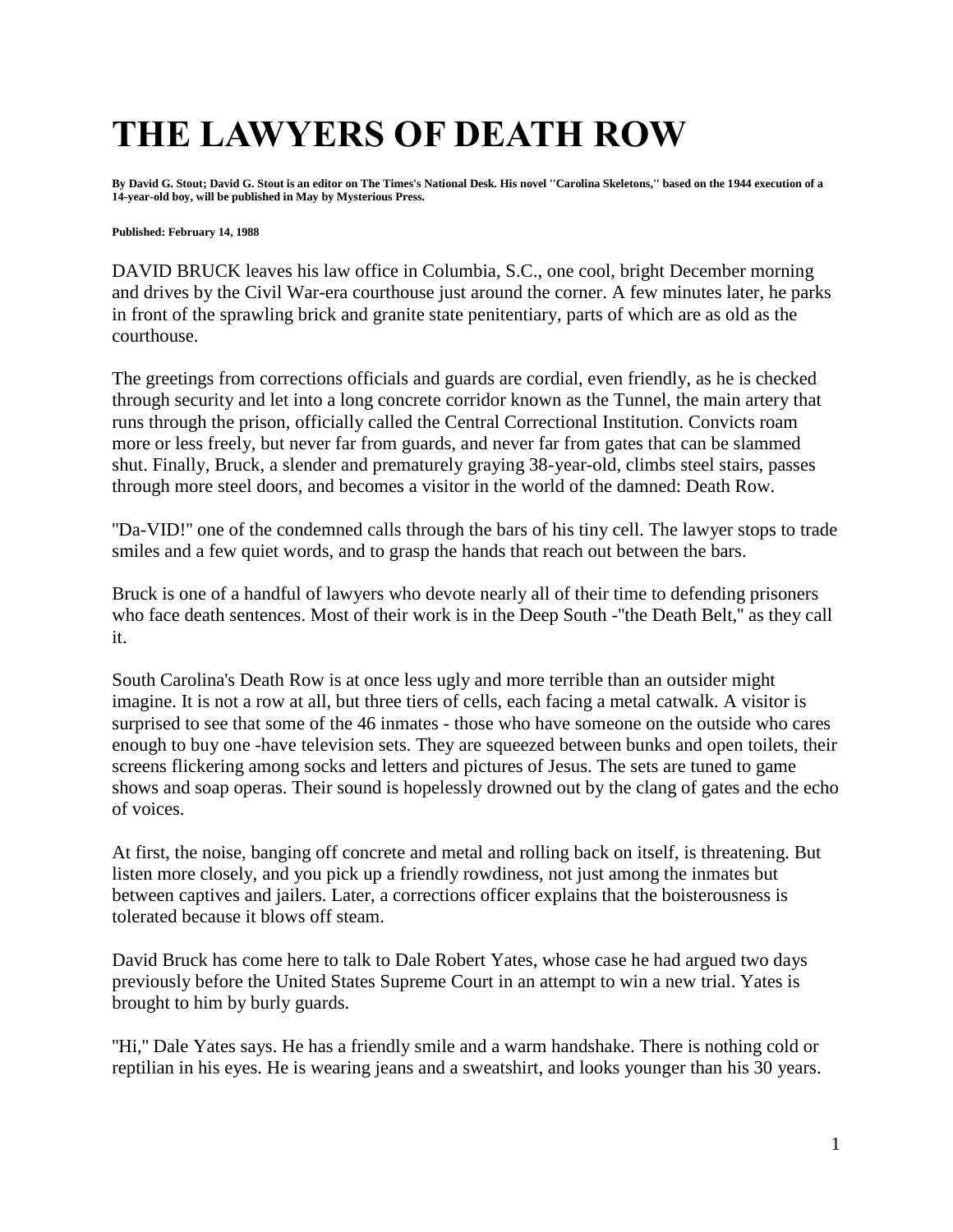In 1981, a woman was stabbed to death when Yates and an accomplice held up a store in Tigerville, in the northwestern corner of South Carolina. Though the other man was the actual killer, Yates was also convicted of murder by a jury in Greenville County and sentenced to die in the electric chair.

FOR MORE THAN A decade, major Supreme Court rulings on capital punishment have been in favor of the death penalty. Since executions resumed following the watershed 1976 Supreme Court decision, in a Georgia murder case, that capital punishment is not in itself unconstitutional, the number of executions has risen, from one in 1977 to 21 in 1984, 18 each in 1985 and 1986 and 25 in 1987. Some experts on capital punishment believe there soon may be 50 or more executions a year in the United States.

Through January, 94 convicts had been put to death since the 1976 ruling. All but six of the executions have been in the South. There are now close to 2,000 prisoners waiting to be executed in 34 of the 37 states that have capital punishment; two-thirds of the condemned are in the South. Nearly half the death-row inmates are black.

A 1986 Gallup Poll found that 70 percent of those surveyed favored capital punishment for murder cases. Sixty-one percent polled believed that executing killers can deter others. Seven percent had no opinion, and 32 percent said executions do not deter.

Prof. Michael Radelet, a sociologist and criminologist at the University of Florida who is widely recognized as an authority on capital punishment, believes that the 32 percent are right. ''There are no criminologists that I know of who argue that the death penalty has a deterrent effect over and above life in prison,'' he said in a recent interview.

But the question of deterrence is only one part of the capital punishment debate. Those who favored the death penalty in the 1986 Gallup Poll were asked if they would still feel that way if it were not a deterrent. Seventy-three percent said yes.

Despite the public support for capital punishment - or perhaps because of it - the issue is divisive and deeply emotional. At some executions, opponents and advocates of the death penalty have stood a few yards apart outside prisons, uttering prayers and taunts into the night.

Occasionally, a death-row inmate will attract wide attention, as in the case of Willie Jasper Darden. Now 54 years old, he has been on Florida's death row for 14 years, condemned for the September 1973 murder of a furniture store owner. His execution has been scheduled -and stayed - six times. Amnesty International, the Nobel laureate Andrei Sakharov and several other prominent public figures in the United States and abroad have asked Gov. Bob Martinez to grant clemency. Darden's supporters say there is real doubt about his guilt; they cite affidavits from two people who say the defendant could not have been at the scene of the murder.

There is little or no doubt about the guilt of most death-row inmates; even their lawyers acknowledge that. But many of these lawyers believe that killing murderers is wrong, despite what the Supreme Court says, despite what the public feels.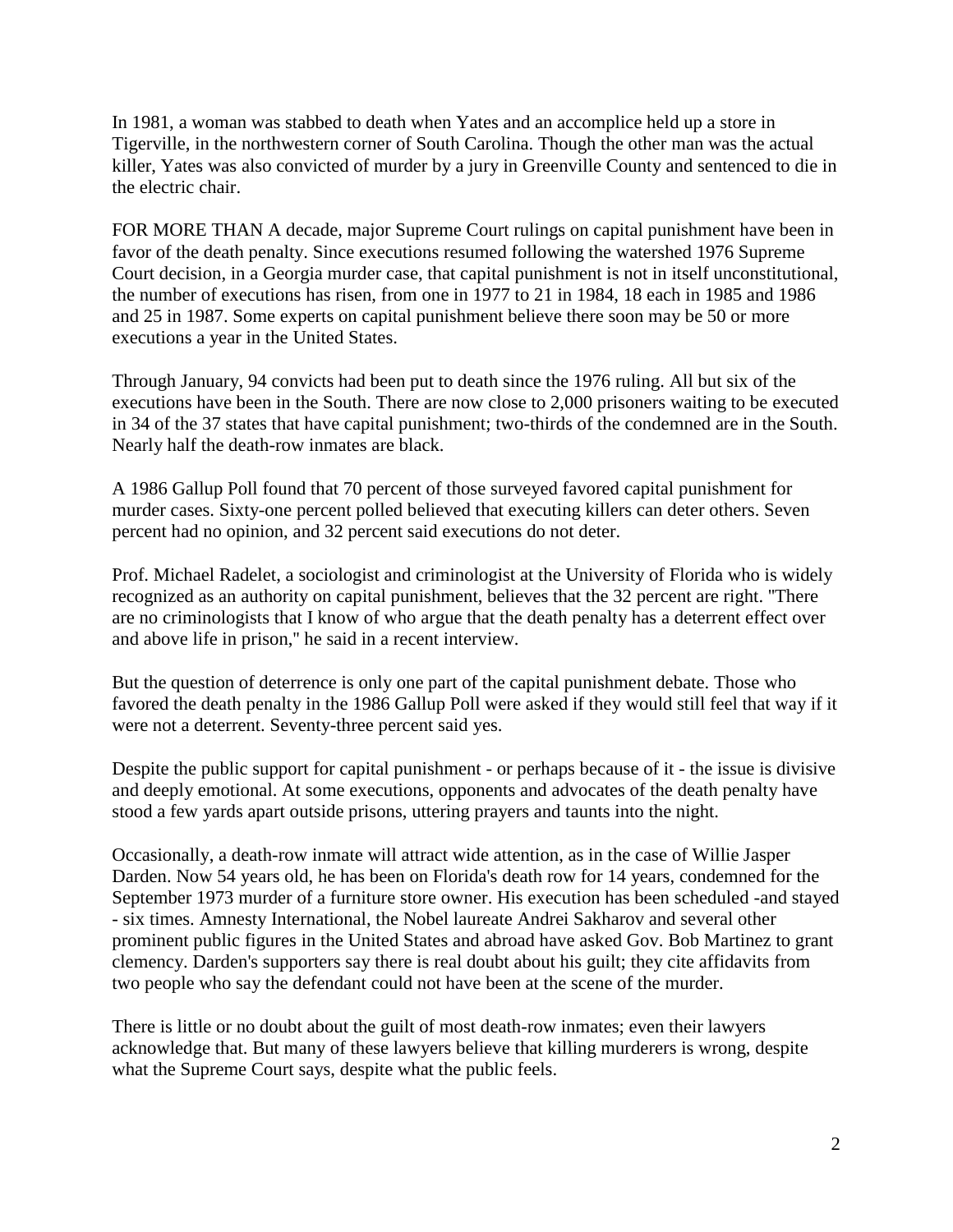In that belief, most death-row lawyers work long hours for low pay. A typical fee for an assigned counsel is \$1,000; David Bruck gets a maximum of \$2,500 from the state of South Carolina when he defends an indigent charged with murder. A survey completed last year for the American Bar Association showed that in 114 death-penalty cases in 24 states, defense lawyers documented an average of 2,000 uncompensated hours over a 2-year period.

The American Bar Association and several other national organizations, such as the American Civil Liberties Union and the National Association for the Advancement of Colored People, help match clients with lawyers willing to defend them.

But most active are a couple dozen lawyers scattered across the South who devote most or all of their time to capital punishment cases. David Bruck and his partner, John H. Blume, handle as many cases as they can in South Carolina, and two of the busiest groups are the Southern Prisoners' Defense Committee and Team Defense, both based in Atlanta.

Stephen Bright, who came to the Defense Committee six years ago from the public defender's office in the nation's capital, is its current director. The committee's original purpose, when it was organized about a decade ago, was to monitor prison conditions. The organization has seven lawyers, a couple of secretaries and volunteers to help with clerical duties. Two lawyers still concentrate on suits involving prison conditions, and the organization occasionally collects money when it wins a case, though most of its funds, Bright says, come from contributions. The other five lawyers, including one stationed full-time in Texas, do capital punishment work. They are paid \$14,000 to \$16,000 a year, depending on their individual needs. ''This is what I do, seven days a week, 10 to 12 hours a day,'' Bright says. ''I live just fine.''

THESE LAWYERS try to create, rather than resolve, doubt or ambiguity in order to win time for their clients. They search for overlooked, and sometimes obscure, points of law to amplify in a 50- or 60-page brief, try to learn things about the defendant - signs of a previously undetected brain disorder or mental illness, or particularly brutal childhood abuse - that might make a court, or a governor, grant mercy.

There is an intensity about death-row lawyers. Perhaps it comes from doing the kind of work that will take something away from them if they give it all they have. Some of it may come from answering the occasional questions that boil down to one question: How can you defend people like that?

Their first answer is usually that somebody has to defend people who are poor and despised. They say that most of the condemned are not as different from you and me as we would like to imagine.

They argue, passionately, that capital punishment is wrong because it doesn't deter potential murderers; because it can't bring back the victims, but only creates new victims - the condemned and their relatives; and because it is racist and elitist.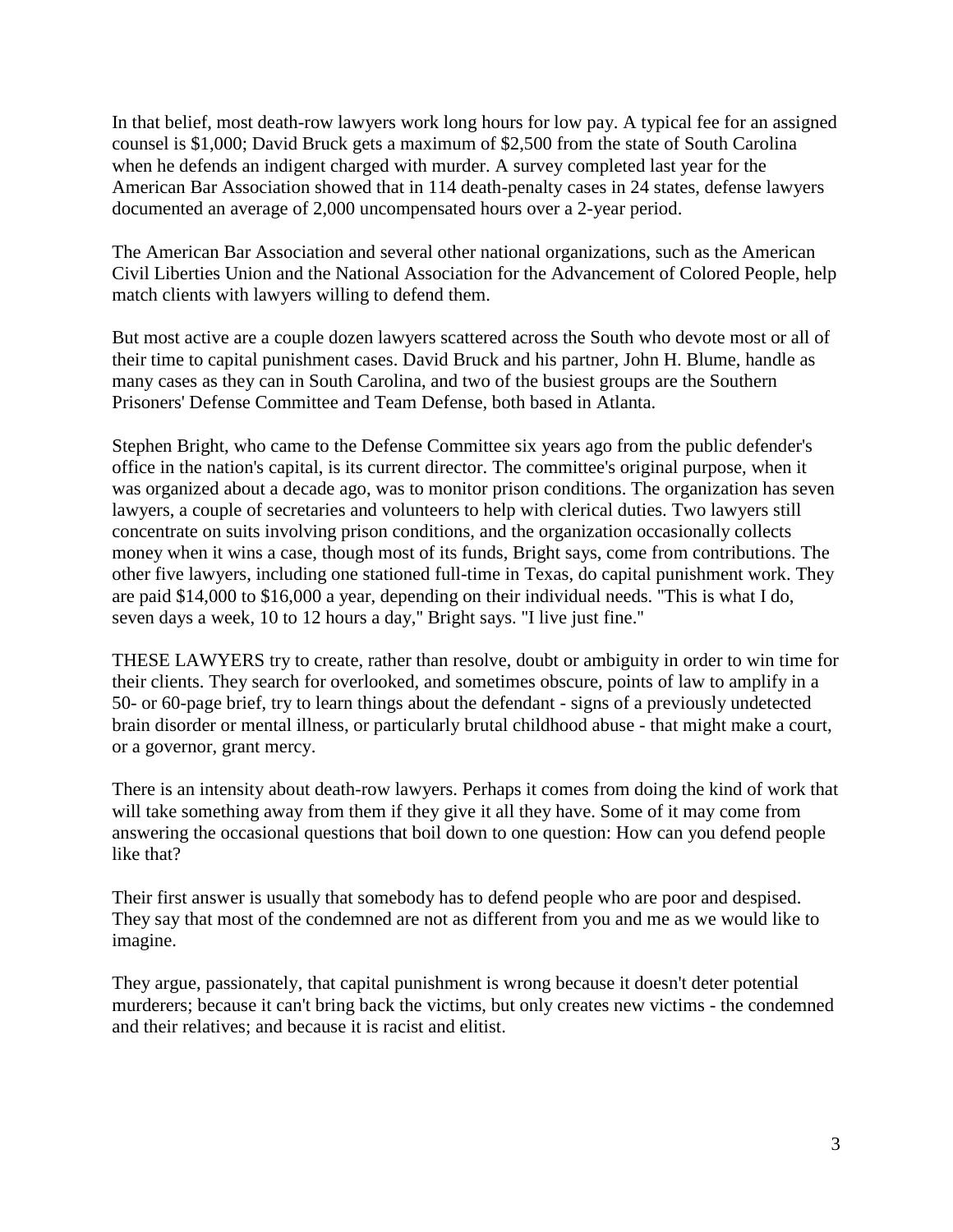''There's no such thing as a system that can meaningfully cull from some 20,000 homicides a year in this country the 200 or so who deserve the death penalty,'' says Joseph Nursey, a Team Defense lawyer for nine years.

As Steve Bright relaxes in his cluttered office, in an old film warehouse a block from Atlanta's glittering Omni Hotel, he talks about a picture on the wall. It is a photograph of J. C. Shaw as a crew-cut, young white boy dressed in Sunday slacks and white shirt and holding a Bible.

Shaw changed a lot in the years after that picture was taken, turning to violence and drugs. In 1977, he and a companion, James Terry Roach, raped a Columbia-area teen-ager and then murdered her and her boyfriend. Bright was in South Carolina on Jan. 11, 1985, for Shaw's execution (Roach was executed the next year).

Death-penalty lawyers adhere to an unwritten code: if their client requests it, they are there for the execution. Shaw wanted Bright with him the night he died. The lawyer watched the guards come in and shave Shaw, taking care not to nick him; watched him eat his last meal (pizza with everything), watched him die at age 29 in the electric chair.

Not many months later, Bright saw an execution in Florida. With the memory still fresh, he had to rush to Mississippi for a hearing. ''You can't call up and say, 'I had an execution a couple of nights ago and I need time to get myself together . . .' '' Bright says. Bright and other deathpenalty lawyers suffered a crushing setback last April when the United States Supreme Court ruled, 5-4, that, even though Georgia has imposed death sentences on those who kill whites especially blacks who kill whites - far more often than on those who kill blacks, the disparity was not unconstitutional.

Opponents of capital punishment had relied heavily on a study of some 2,000 Georgia homicides in the 1970's, which showed that blacks who kill whites were four times more likely to be sentenced to death than whites who kill blacks. Nevertheless, to show unconstitutional racial discrimination in death sentencing, the Court said, a defendant ''must prove that the decision makers in his case acted with a discriminatory purpose'' and produce evidence specific to his case. The capital punishment opponents had hoped to overturn the death sentences of hundreds of defendants across the country.

Bright calls that decision, in McCleskey v. Georgia, ''an everlasting blight on the Supreme Court and a badge of shame for the state of Georgia.''

Russell Parker, an assistant district attorney in Georgia's Fulton County, has a different perspective. To him, Warren McCleskey, a black, is simply the man he prosecuted for shooting to death an Atlanta policeman, who happened to be white, during a 1978 holdup. The prosecutor recalled in a telephone interview that there was a black on the jury, and another sitting as an alternate, and he said that Warren McCleskey was defended by a skilled black lawyer who had once been a prosecutor.

An irony in the case of Warren McCleskey is that, having lost before the Supreme Court on the symbolic issue of race, he may yet get another trial on a much more mundane point. A Federal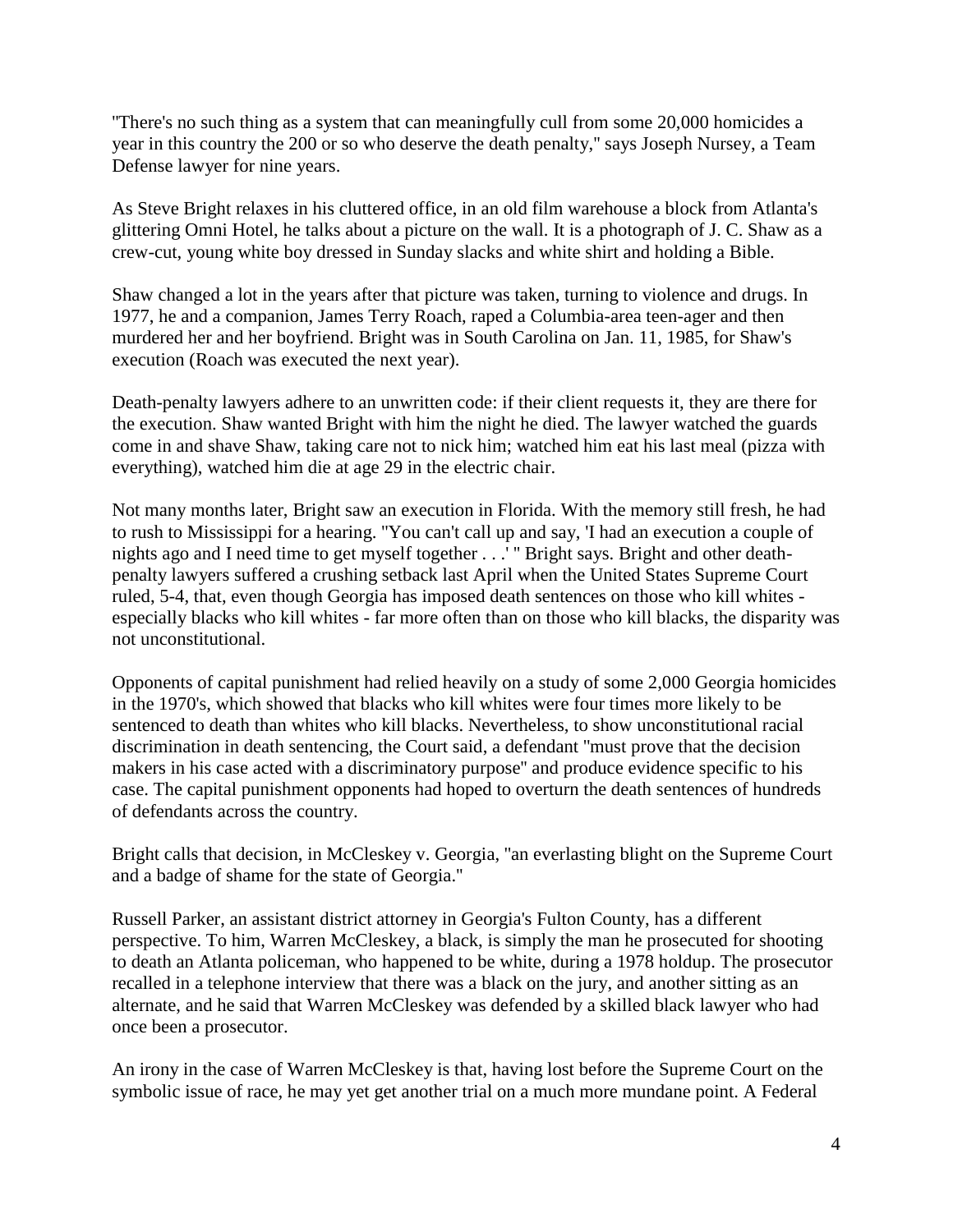District Court judge has ordered his conviction overturned on the ground that the defendant's rights were violated by the prosecution's use of a ''plant,'' a jailhouse witness.

Prosecutors are appealing that ruling to a United States Circuit Court of Appeals, and Russell Parker says he is ready to prosecute McCleskey again, if he has to.

McCleskey's story neatly illustrates how defense lawyers are having to change their tactics. The ruling on the race issue ended what may well have been the last sweeping challenge to the death penalty in our time. So defense lawyers must hunt for more routine points to argue - and perhaps before an increasingly skeptical judiciary. Chief Justice William H. Rehnquist, at a Jan. 27 meeting of the National Conference of Chief Justices, called on the nation's courts to limit lastminute appeals by death-row inmates so as to reduce the ''chaotic conditions'' surrounding executions.

''We're into hand-to-hand combat now,'' Bright says. ''There is no great issue that's going to save people on death row.''

DAVID BRUCK AND Dale Yates huddle in the cheerless pale blue room that sometimes serves as a chapel in the penitentiary. The criminal and his lawyer don't seem to have much in common. Bruck was born in Montreal; he came to South Carolina after graduating from Harvard because, as an antiwar activist, he wanted to be near Fort Jackson, a big Army training post a few miles from Columbia. Bruck stayed in Columbia, attended law school at the University of South Carolina, married (he and his wife, Beverly, will become parents this spring) and found a new cause, on which he is a prolific writer as well as courtroom advocate.

On Feb. 13, 1981, Dale Yates and Henry Davis held up the grocery store in Tigerville. Yates testified, and has insisted since, that he had planned to flee rather than shoot if anything went wrong, but it didn't turn out that way. Willie Wood, a member of the family that owned the store, balked at an order to lean over the counter. There was a struggle, and Yates fired twice, putting a bullet through one of Wood's hands, which he had put up in front of his chest.

After Yates fled with the money, Wood's mother, Helen, came in from the post office that she ran next to the store, and was stabbed by Henry Davis. Then Davis was shot dead by Wood, who had drawn his own pistol.

At the trial two months later, a jury found Dale Yates as guilty as if he had wielded the knife that killed Helen Wood. The prosecution relied on the principle, as old as common law, that ''the hand of one is the hand of all.''

David Bruck is trying to save Yates on a technicality. After coming into the case late, Bruck has contended that the trial judge erred in instructing the jury. The judge, Bruck says, improperly shifted to the defendant a burden to prove that the killing was not accompanied by any malice. The South Carolina Supreme Court agreed that Bruck had a point. But it nevertheless refused to reconsider the verdict - a refusal that was improper, Bruck said in his argument before the United States Supreme Court. Bruck contended that a 1985 Supreme Court decision stating that the burden of proof of intent must be on the state, applied retroactively to the Yates case.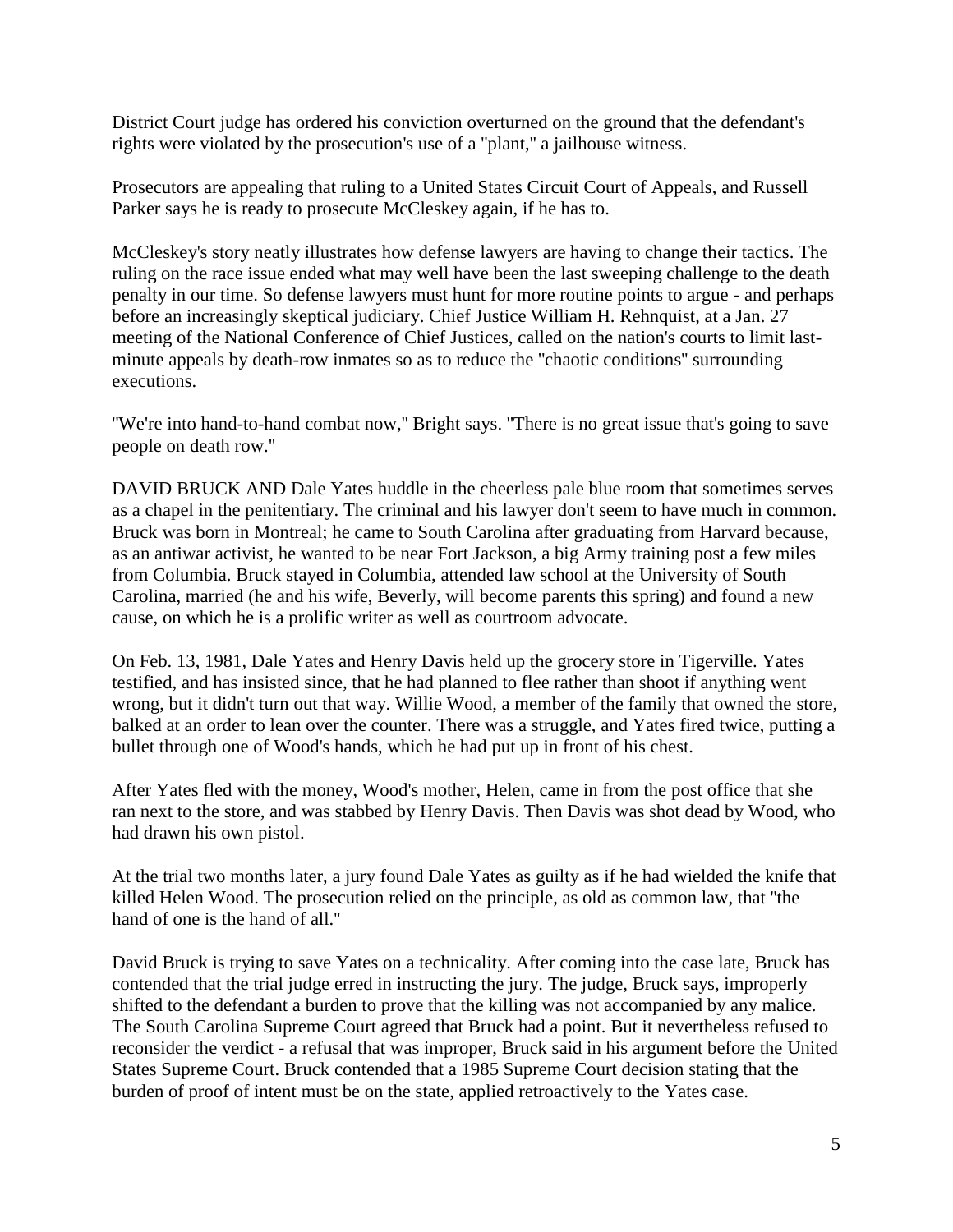Two days after taking his case to the Supreme Court, Bruck is describing the proceedings to Yates: ''They don't say what they're thinking, but they ask a lot of questions.''

Yates wants a new trial, and a jury that would give him a long prison term instead of a death sentence, and maybe the chance someday to resume the life he had botched, even before the robbery, by dropping out of high school, using drugs and stealing.

Yates says he has turned to prayer and that, if he has to die soon, "I'll go to the kingdom of God instead of the lake of fire. . . .''

Willie Wood, now 52, with a hand that still gets sore, doesn't care about Dale Yates's religious conversion. A bullet fired by Yates just missed his heart, and there is no room there now for forgiveness, not after he watched his mother die and watched his father grow old alone. ''I'd pull the switch right now, free of charge,'' Wood said.

BRYAN STEVENSON, whose office is across the hall from Steve Bright's, in Atlanta, grew up in Delaware. He is a soft-spoken bachelor of 28. He went to Harvard Law School, but while there thought that the law might be too dull. Then he spent part of a semester working for the Southern Prisoners' Defense Committee in Atlanta, and he was hooked.

''I don't think my being black has affected my feeling on the immorality of it,'' he says of capital punishment, though he knows that 9 of the 12 people Georgia has put to death in the last decade have been black.

Stevenson grew up steeped in the teachings of the African Methodist Church, and it shows in his speech. In one breath, he speaks quietly about the horror of his clients' crimes - ''the pure evil that flows out of these situations.'' In the next breath he says: ''It's spiritually gratifying, contacting and connecting with the people on death row. It's more meaningful than anything I do. These are people I love and care about.''

Just down the hall, Clive A. Stafford Smith packs for a long bus trip to Mississippi, where he will argue a capital punishment case before that state's high court. He says he is nearly obsessed with the death penalty. Asked why, he says no explanation is needed: "It's very like a religion."

A gangling and gregarious 28-year-old Englishman from Columbia Law School, Stafford Smith would love to linger and talk - about almost anything, it seems, but especially about a recent courtroom triumph. In November, the Georgia Supreme Court reversed the conviction and death sentence of one of his clients, Jerome Holloway, who had robbed and slain an elderly neighbor woman. Stafford Smith says Holloway is 30 going on 7. Holloway has an I.Q. of 49, the lowest of any death-row prisoner in the country, Stafford Smith says.

Down the street from the Defense Committee is an old insurance-office building that is now headquarters for Team Defense. Millard Farmer, a 53-year-old Georgian, was one of the founders of Team Defense, in 1976. His organization devotes nearly all of its time to capital punishment cases, though its lawyers will occasionally take on other work - especially if the clients have money, Farmer says unabashedly.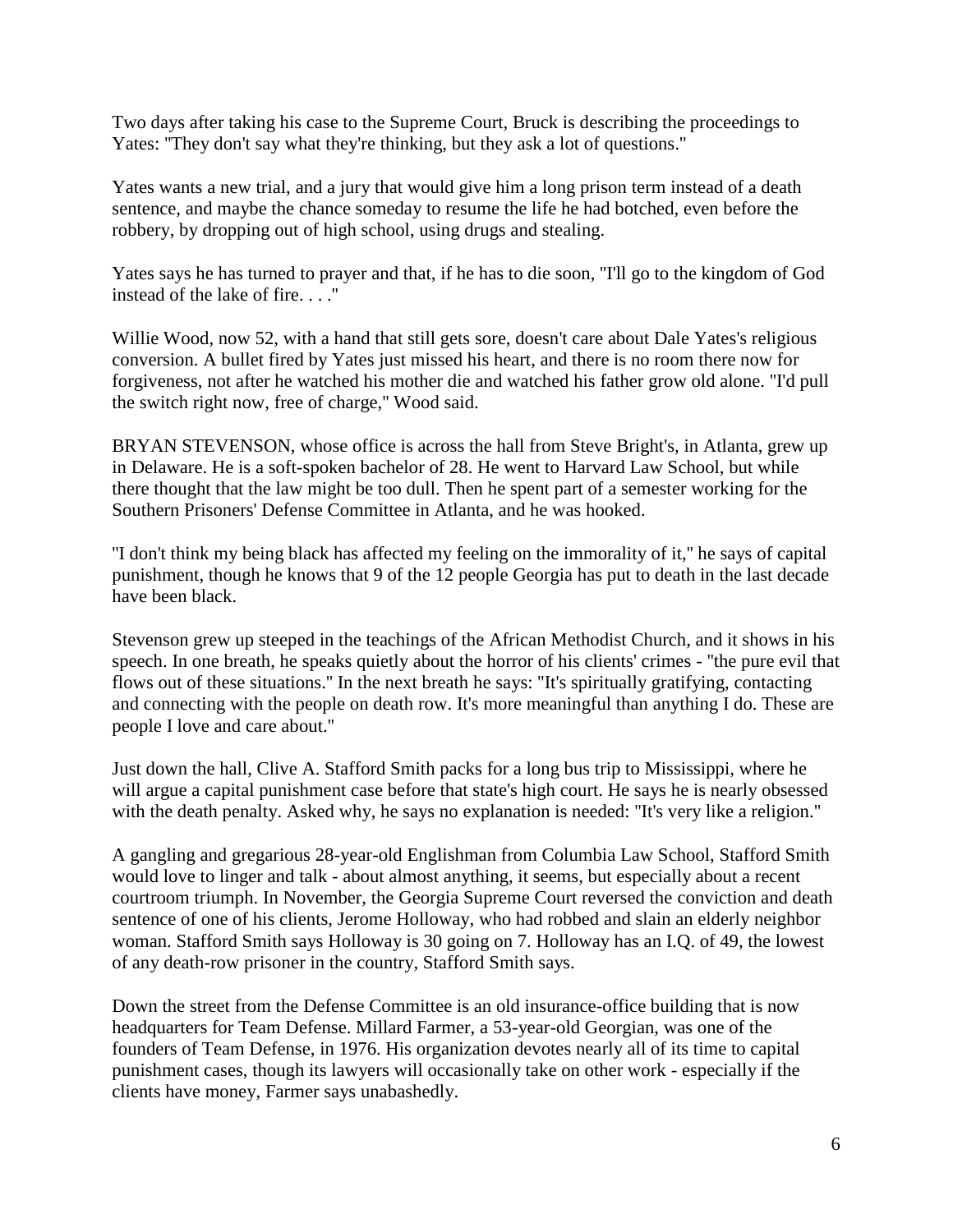Farmer and other foes of capital punishment say murders that result in death sentences often occur in rural areas in which the emphasis is less on scientific law enforcement than on hunches and cronyism. In settings like these, they say, a suspect is likely to be represented by a lawyer who is young and inexperienced, or old and tired. Most defense lawyers say this cannot help but spawn injustice, especially since a 1977 United States Supreme Court ruling limited the extent to which lawyers can raise on later appeals errors that may have occurred during the initial trial but were not raised in early appeal.

For Millard Farmer, the night of May 22, 1987, will always be a terrible memory. That night, Georgia executed Richard Tucker, a 44-year-old black who grew up in a home ruled by alcohol and violence. In Macon, in 1978, six months after he had finished a 14-year prison term for killing his aunt, Tucker abducted and killed a white woman.

Joseph Nursey, another team lawyer, represented Tucker and watched his execution. Millard Farmer was outside the prison in Jackson, Ga., that night. The people who had gathered at the gate had been shepherded into two groups: for and against the execution. The word that the execution had been carried out touched off a celebration. A man in a Ku Klux Klan costume came close to Farmer, taunting him. Farmer recognized the man as a boyhood friend and schoolmate, a person not so different from himself, except that the man had been raised on a diet of hatred instead of the more genteel strain of racism Farmer had learned - paternalism, which at least allowed for charity, and change.

''The man could have been me,'' Farmer says. ''And I don't mind telling you, I was heartbroken.''

The original plan for Team Defense, Farmer explains, was to become involved in cases at the trial level, to keep people off death row in the first place. But as the years have gone by, a terrible dilemma has taken shape: Do defense lawyers pour their energies into those cases in which an execution is imminent, or do they concentrate on trial-level work, where the caseload is apt to be hopelessly heavy? By early this year, Farmer said, the team's four lawyers were involved as chief counsel or advisers in about 10 cases that will go to trial, and were representing about 20 convicted prisoners.

How does Team Defense choose its cases? ''There is no methodology, and indeed, little fairness,'' Farmer says. He concedes that Team Defense might take some cases, and refuse others, if one defendant seems to have a better chance than another because of subjective factors - including race.

Thus the cruel irony: In picking whom to defend and whom to sacrifice, Team Defense could be contributing to the same unfairness it sees on the other side.

''Do we throw people overboard?'' Farmer says. ''Yes, we do. But it's not right.'' In fact, Farmer says, it bothers him so much that Team Defense may try to cover more defendants, from trial onward, ''even if the sharks eat everybody in the boat.''